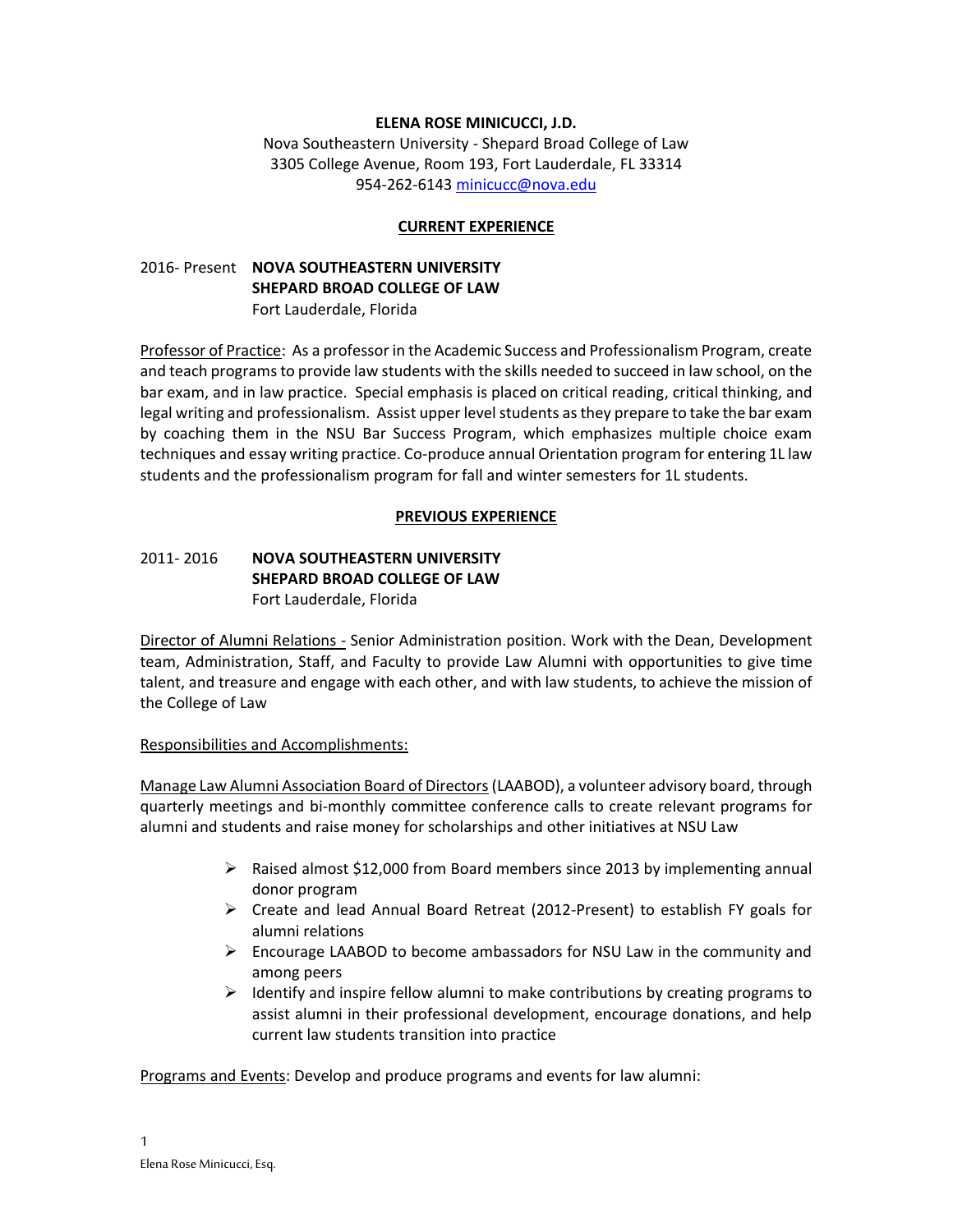- $\triangleright$  Continuing Legal Education (CLE) Seminars
- $\triangleright$  Networking events
- $\triangleright$  Holiday Receptions to meet other NSU Alumni
- $\triangleright$  Mentoring current NSU Law students
- $\triangleright$  Coaching NSU Law trial competition teams
- $\triangleright$  Engage with NSU Law student organizations to develop the students' professional interests

Law Center Plus: Continuing Your Legal Education Seminar Series Created this monthly seminar series in 2014 and launched it in 2015. Responsibilities and accomplishments of Law Center Plus include:

- $\triangleright$  Create, direct, and produce CLE seminars for law alumni, lawyers in the community, and NSU Law students to teach practice skills to lawyers
- $\triangleright$  CLE seminars are produced in three formats: live, broadcast via webinar to Law Alumni worldwide, and video recorded for NSU Law students and alumni.

NSU Law Mentoring Program Redesigned the program in spring 2015 and launched it in fall 2015 to help NSU Law students prepare to transition from law student to law practitioner:

- $\triangleright$  Developed learning outcomes for Mentees and Participation Agreements for Mentees and Mentors to ensure program goals are achieved
- $\triangleright$  Created innovative "group mentoring" model by classifying Mentors and Mentees into 8 practice area groups (instead of 1:1 pairing) according to their interests
- $\triangleright$  Created suggested activities list by group to encourage further Mentor-Mentee group meetings so Mentees could "shadow" Mentors in court, at the office, or at other professional activities and learn skills not traditionally taught in law school.
- $\triangleright$  Created private LinkedIn page for Mentors and Mentees to communicate and share knowledge and support
- $\triangleright$  Created, produced and directed three in-person Mentoring Program breakfast meetings for the 2015-2016 academic year to enable Mentors and Mentees to meet in person and work in teams to achieve the program's learning outcomes for the Mentees:
	- o October 2015: Guest speaker taught communication skills
	- o November 2015: Guest speaker taught law office management skills and rainmaking concepts
	- o March 2016: Guest speakers addressed goal-setting for new attorneys and how to develop a plan to transition from school to practice
- $\triangleright$  Created all marketing and publicity for Mentoring Program
- $\triangleright$  Personally mentored several law students

Law Alumni Chapters: Created, developed and managed regional Law Alumni Chapters in Florida since 2012 to engage law alumni in distant places by providing learning and networking opportunities.

- $\triangleright$  Collaborated with NSU Alumni Association (NSUAA at University level) to bring programs to law alumni in other states for national level programming
- $\triangleright$  Helped NSUAA develop methodology for tracking alumni metrics and test the system before launching it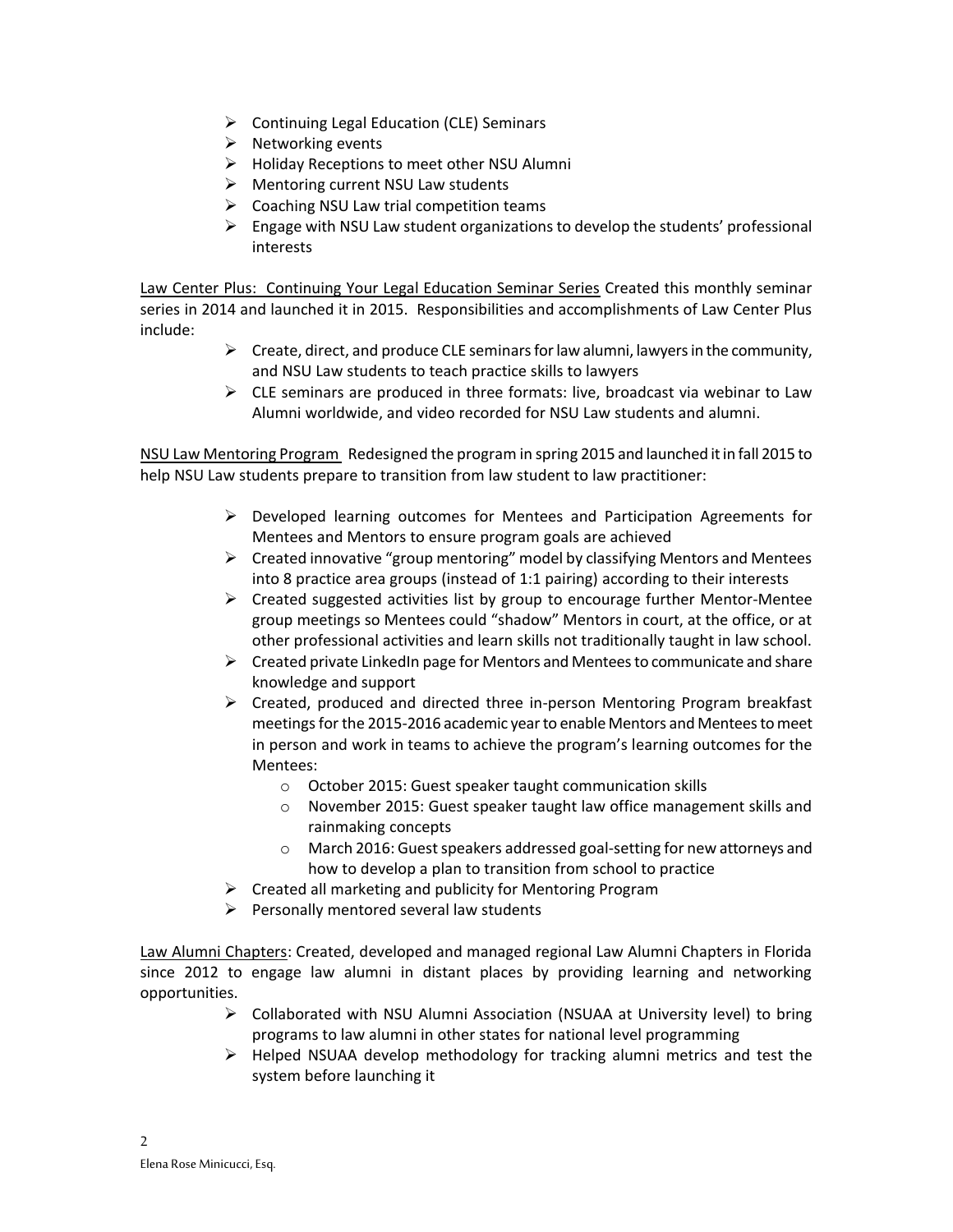Communications with Law Alumni, Faculty, and Students – In 2011, created first monthly enewsletter for law alumni (*Alumni Connections*) to inform, engage and educate law alumni worldwide.

- Write, edit and produce monthly *Alumni Connections* newsletter, which has an open rate of ~20% or higher
- *Alumni Connections* newsletter is a communication tool to educate law alumni about NSU Law and the University, encourage donations and participation, announce law alumni achievements, and achievements of law faculty, and law students
- *Alumni Connections* newsletter contains invitations to law alumni to connect with each other, with students, and with the community both in South Florida and in other locations for learning, collaborating, and networking purposes.
- Created *Student Connections* in 2015, the first monthly NSU Law student enewsletter
	- o Write, edit and produce newsletter, which has ~45% open rate or higher among law students
	- o Newsletter educates law students about: NSU Law, programs, and opportunities specifically for their benefit
	- $\circ$  Highlights student accomplishments and connects the students with the University and community for service and learning opportunities
	- o Promotes Class Gift donor program
- Since 2011 and 2015 respectively, continue to write, edit and produce *Alumni Connections* and *Student Connections*
	- o Reaches over 8,000 law alumni locally and worldwide
	- o Reaches 800 current law students
	- o Engages law faculty with law alumni and law students

Marketing and Communications: Coordinate all law alumni marketing efforts by working closely with Director of Marketing Communications for publicity at the College of Law, across the University, and on all social media outlets to promote news and events for and about law alumni and law students

Data Management and Banner: By collaborating with NSU Advancement and Community Relations (ACR), created a better data management system to update Banner database for all law alumni

- $\circ$  Used public records requests and online resources to locate law alumni and update their information and contact information in Banner
- o Developed policies and procedures for keeping law alumni database updated
- o Worked with ACR and NSU Tech/OIIT to
	- create automatic data upload to Banner (via custom script)
	- **E.** Link Bar Number and N Number to ascertain identity match (especially helpful if alumnus changes name)
- $\triangleright$  Increased communication with thousands of alumni through better data management, exponentially increasing alumni communications and engagement since 2011
- $\triangleright$  Created a system to identify and code in Banner, the law alumni (1977 to present) who participated in co-curricular and/or affinity groups by using sources such as: o Internet research, yearbooks, graduation programs, and other publications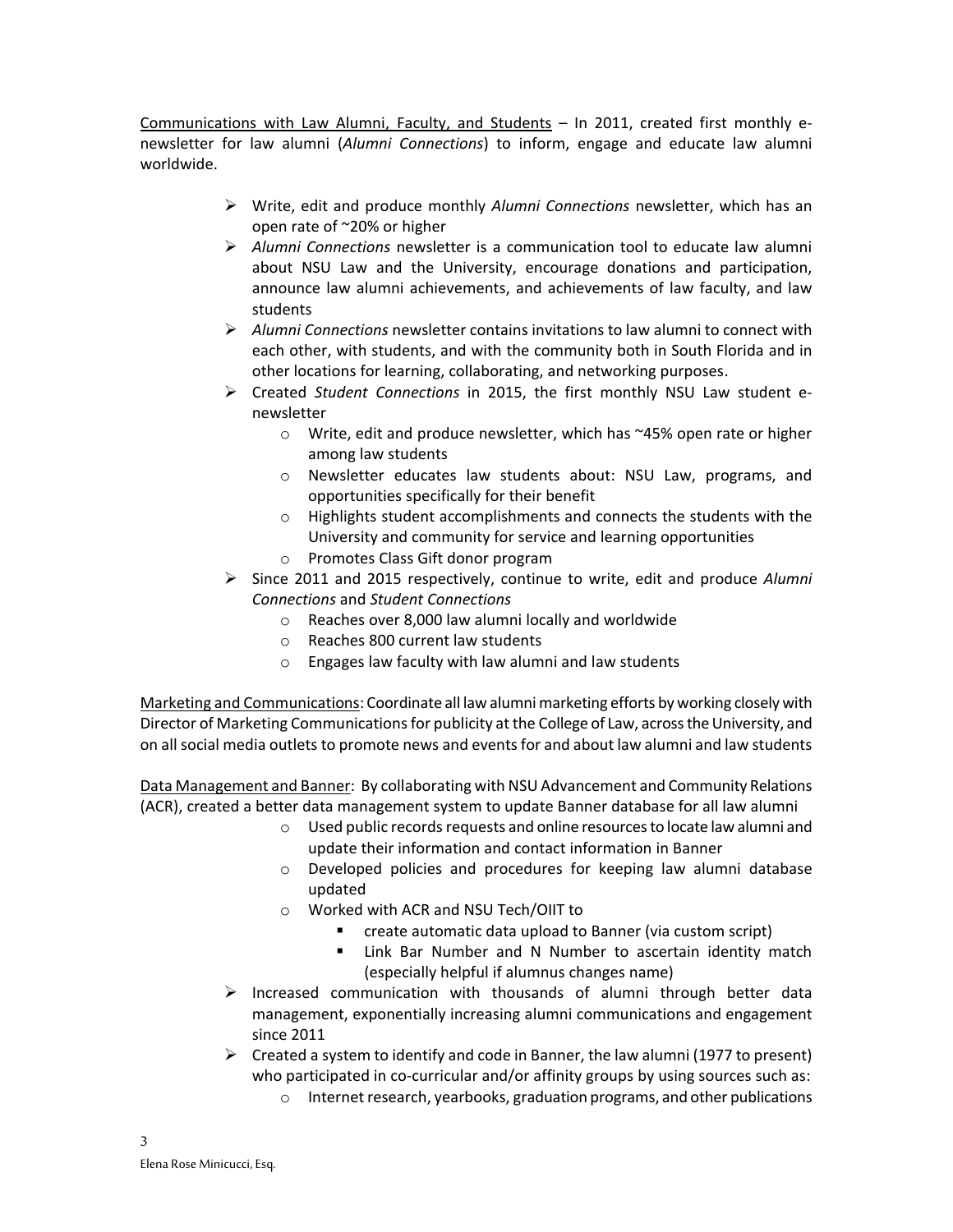- o Asked ACR to create Banner codes to identify law alumni by affinity groups
- o Use data from affinity group coding to target programming and encourage donations of time and talent to help NSU Law achieve its mission and help law students learn and achieve success in school and in careers

Personnel and Budget Management: Train, manage and develop department assistant and student assistants and develop budget policies and procedures:

- $\triangleright$  Establish goals and logistics to manage work flow
- $\triangleright$  Manage budget and other resources
- $\triangleright$  Seek sponsors for alumni activities and events
- $\triangleright$  Create logistics for producing and directing successful events for law alumni and law students

# Fundraising:

- Created Annual Class Gift Program "Paving the Way for Scholarships" (2014 present) specifically aimed at law student donors
	- o Raised almost \$12,000 for scholarships since 2014
- $\triangleright$  Obtained 100% annual donations among the Law Alumni Board of Directors since 2013 to help fund scholarships
- $\triangleright$  Seek donations from law students and law alumni through various in-person contacts to increase:
	- o Student scholarship funds
	- $\circ$  Specifically increase the Law Alumni Association Endowed Scholarship Fund, which awards two annual scholarships to law students
	- o Seek individual donations up to \$50,000 via one-on-one communications
	- o Identify and connect major donor prospects with Development Officer  $(550,000+)$
	- o Join 1964 Society (planned giving) and Presidents Associates

Special Programs: Continued existing special programs and created new special programs for NSU Law alumni and faculty to work together and enhance NSU Law's profile

- $\triangleright$  Seminars and Symposia –create, produce and direct, or support the following:
	- o Over 80 programs for law alumni and law students since 2011
	- o Annual Environmental Law Symposium
	- o Seminars in collaboration with other NSU Colleges and Centers
	- o Nova Law Review Symposium (support assistance 2013-2015)
- $\triangleright$  Organized and produced Biennial Trip to Washington, DC for Bar Admission to practice before the Supreme Court of the United States:
	- o 2012 (24 alumni)
	- o 2014 (36 alumni)
	- o 2016 (12 alumni)
	- $\circ$  Co-produced DC Metro NSU Alumni Reception during every biennial trip by collaborating with ACR/NSUAA and the visiting delegation from NSU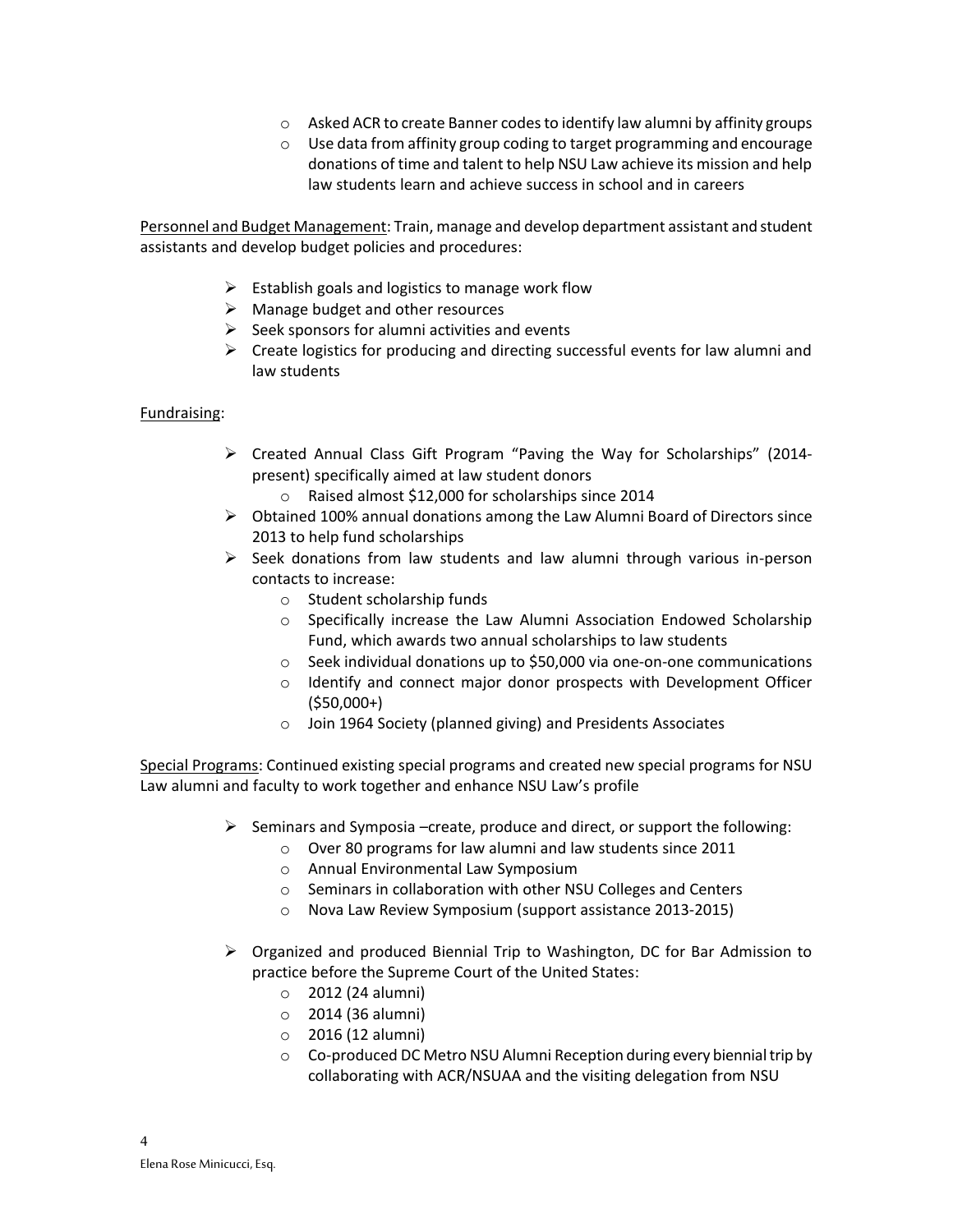- $\triangleright$  Graduation 2011 to Present
	- o Participate in every NSU Law graduation ceremony to:
		- Welcome new alumni and present gift
		- **Provide information about opportunities for staying connected** and supporting NSU Law
- $\triangleright$  NSU Law alumni admission to The Florida Bar 2012 to Present
	- o Attend swearing-in ceremony for all new alumni members of The Florida Bar
	- o Inform new law alumni attorneys about programs and opportunities to get involved with students and fellow alumni
- $\triangleright$  Represent NSU Law at Biennial Bench & Bar Conference produced by Broward County Bar Association (2013 and 2015):
	- o Produced Seminar on professionalism and ethics (2013)
	- o Hosted alumni relations hospitality booth with LAABOD (2013 and 2015)
- $\triangleright$  Support NSU Law Student Organizations by helping recruit speakers for events and helping law student leaders create, organize, and produce events
	- o Planning and Organization: Worked with NSU Law building operations manager to create work-flow logistics and event management system and step-by-step guide for Student Organizations
	- o Assist Student Organizations with events:
		- Phi Alpha Delta Goes to Court
		- **Black Law Students Association & Caribbean Law Students** Association – Black History Month
		- **Hispanic Law Students Association & Cuban American Law** Students Association – Hispanic Heritage Month
		- **Sports and Entertainment Law Society Annual Symposium**
		- Association of Business Law Students Association
		- Public Interest Law Student Association Annual Auction
	- o Assist co-curricular organizations with events:
		- **E** Law Review Alumni Breakfast
		- Moot Court Competitions (2012-Present) recruit alumni judges and coaches for teams
		- Nova Trial Association (2012-Present) recruit alumni judges and coaches for teams
- $\triangleright$  Represent NSU Law at local bar association events
	- o Broward County Bar Association
	- o Palm Beach County Bar Association
	- o Dade County Bar Association
	- o Hispanic Bar Association
	- o Broward County Women Lawyers Association (BCWLA)
		- Annual "Rising Star Scholarship" Luncheon NSU Law Scholarship Program with BCWLA (2012-present) for NSU Law students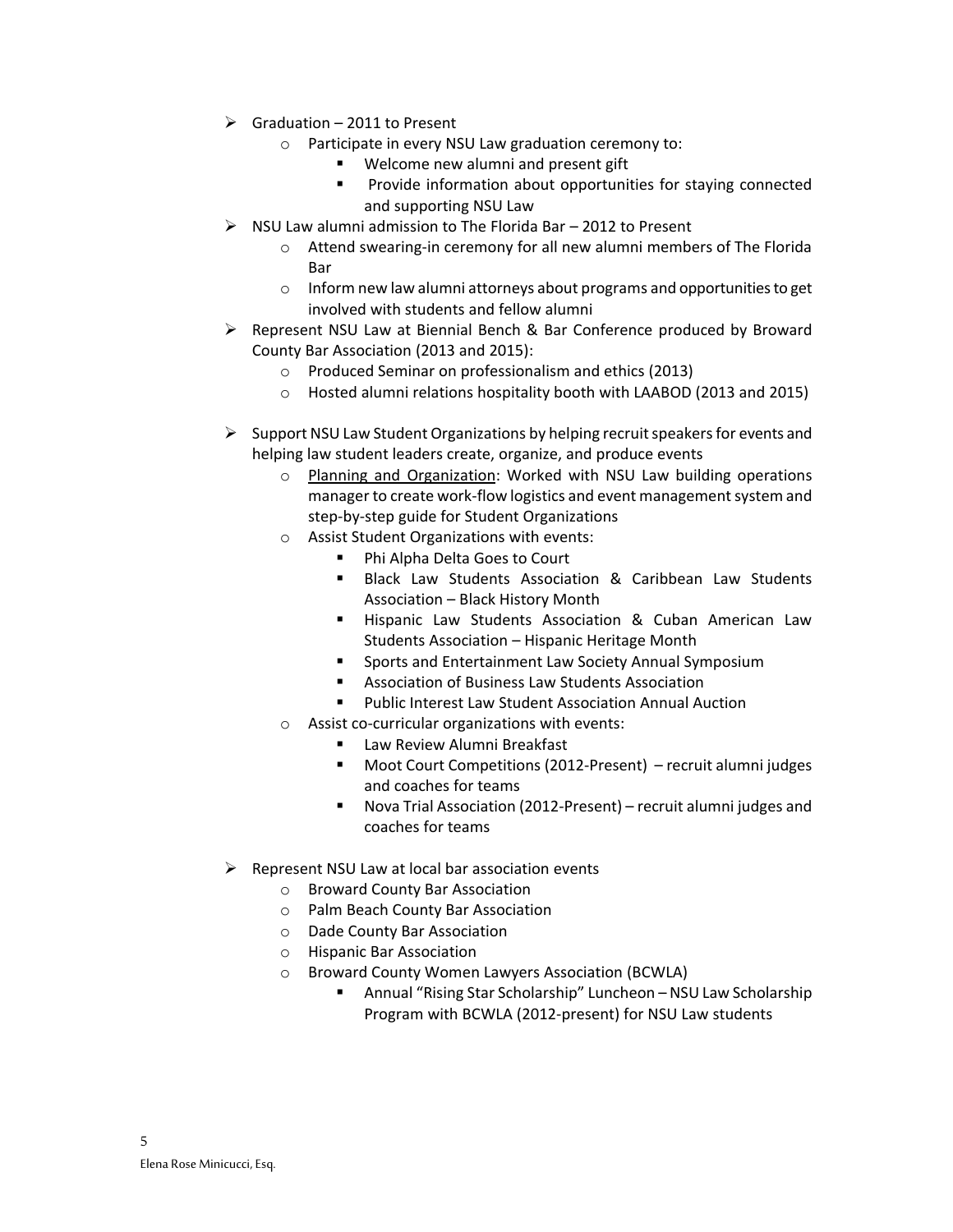# Stephen R. Booher American Inn of Court – Fort Lauderdale, FL

- $\triangleright$  Barrister at Inn Mentor young lawyers and law students
- $\triangleright$  Organized NSU Law students for membership at the Inn
- Moderated "Work-Life Balance" Pupilage Group at Inn (January 2016) and created the program with keynote speaker, Dr. Jaime Tartar, Associate Psychology Professor at NSU

Collaborations with NSUAA: Assist NSUAA and Advancement and Community Relations office at various large-scale events such as Celebration of Excellence and annual alumni holiday reception.

- $\triangleright$  Promote NSUAA and NSU events to law alumni to encourage networking and collaborations among NSU alumni of all professions both locally and nationally
- $\triangleright$  Selected for NSU TV ad about law programs and opportunities at NSU Law (2015)
- $\triangleright$  Featured in NSU "Realizing Potential" magazine (Jan 2016, p.31) "Raising the Bar on Alumni Giving" story
- $\triangleright$  Promote NSU programs to law alumni: Distinguished Alumni Awards, STUEY Awards, Celebration of Excellence, 1964 Society, Presidents Associates, Ambassadors Board, and Fellows Society.

STUEY Awards: Selected as 2015 Finalist for "Alumnus of the Year" (Shepard Broad College of Law) for the 16<sup>th</sup> Annual Student Life Achievement Award "STUEY"

Association of Fundraising Professionals (AFP): Completed "Fundamentals of Fundraising" (2013)

# **TEACHING EXPERIENCE**

# 2002- Present **NOVA SOUTHEASTERN UNIVERSITY - SHEPARD BROAD COLLEGE OF LAW** Fort Lauderdale, Florida

Adjunct Professor of Law: Classes taught include: Legal Skills and Values III and IV; Civil Pretrial Practice; Client Interviewing and Counseling; Collaborative Family Law Workshop

# 2009-2011 **MENTORING EXCELLENCE, INC.**

Weston, Florida (President and Founder)

- $\triangleright$  Create and produce educational seminars for groups and non-profit organizations
- $\triangleright$  Consulted clients interested in creating educational seminars for their business

# 2000 -2004 **CITY OF HOLLYWOOD LAW STUDENT EXTERN PROGRAM** Hollywood, Florida

- $\triangleright$  As Assistant City Attorney, recruited, trained, and supervised law student interns from South Florida law schools for City Attorney Office extern program
- $\triangleright$  Areas of law student placement: Municipal Prosecutor, general litigation, zoning and land use, development and re-development projects, contracts, public utilities, housing and urban development, and special projects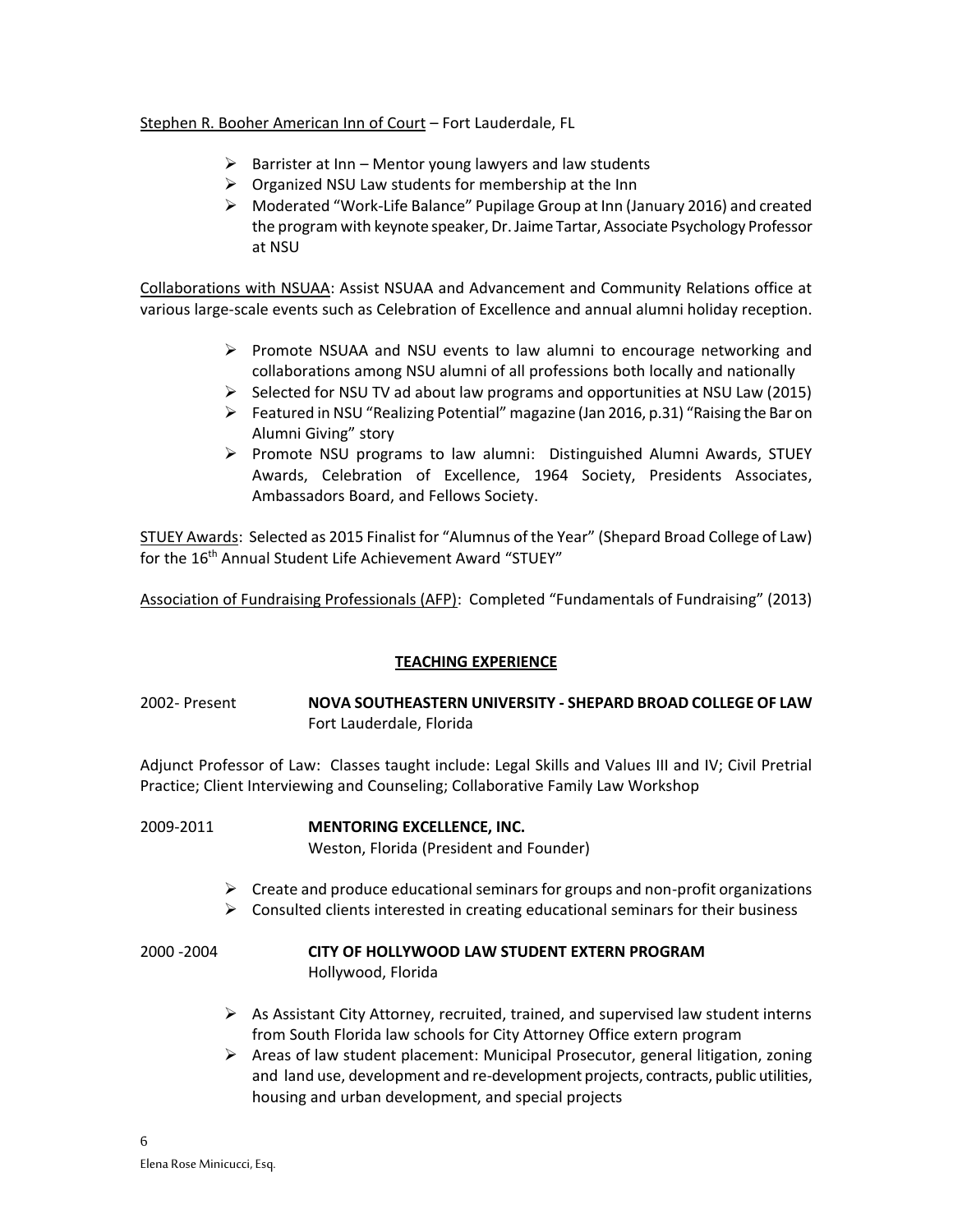# **LAW PRACTICE EXPERIENCE**

| 2010-2011 | <b>General Practice</b><br>Krause & Goldberg, P.A.<br>Weston, Florida<br>Of Counsel<br>Practice areas: Real Estate; Land Use; Consumer; Corporate, and Family<br>Law litigation, Collaborative Family Law                                                                                                                                                                                                                                                                                                                                                           |
|-----------|---------------------------------------------------------------------------------------------------------------------------------------------------------------------------------------------------------------------------------------------------------------------------------------------------------------------------------------------------------------------------------------------------------------------------------------------------------------------------------------------------------------------------------------------------------------------|
| 2008-2009 | <b>Family Law Practice</b><br>Bunnell Woulfe (2008) and Brydger & Porras, LLP (2009)<br>Fort Lauderdale, Florida                                                                                                                                                                                                                                                                                                                                                                                                                                                    |
|           | Family law litigation and appeals, mediation, and negotiation                                                                                                                                                                                                                                                                                                                                                                                                                                                                                                       |
| 2000-2008 | <b>Municipal Law Practice</b><br>City of Hollywood, Florida (2000-2004)<br>City of Sunrise, Florida (2004-2008)<br>Practice focused on all aspects of in-house legal counsel for municipality:<br>Land Use; Contracts; Housing and Community Redevelopment; Planning;<br>Design and Construction Management; Foreclosures; Civil Forfeitures;<br>Municipal Prosecutor; Police Legal Advisor; City Commission issues;<br>Creating Ordinances and Resolutions; Foreclosure and Bankruptcy<br>Litigation, other Civil Litigation and Transactional matters and Appeals |
| 2000      | <b>Consumer and Commercial Litigation Practice</b><br>William L. Bromagen, PA<br>Fort Lauderdale, FL<br>Associate attorney, commercial and consumer protection litigation (6                                                                                                                                                                                                                                                                                                                                                                                        |
|           | months)                                                                                                                                                                                                                                                                                                                                                                                                                                                                                                                                                             |
| 1997-2000 | <b>State of Florida Office of the Attorney General</b><br>Fort Lauderdale, FL<br><b>Child Support Enforcement Division</b><br>Practice focused on establishment and enforcement of foreign and<br>domestic child support orders for clients of the Florida Department of<br>Revenue                                                                                                                                                                                                                                                                                 |
| 1996-1997 | <b>Heller and Conrad, PA</b><br>Hollywood, FL                                                                                                                                                                                                                                                                                                                                                                                                                                                                                                                       |

Assist Partner with establishing Elder Law practice for firm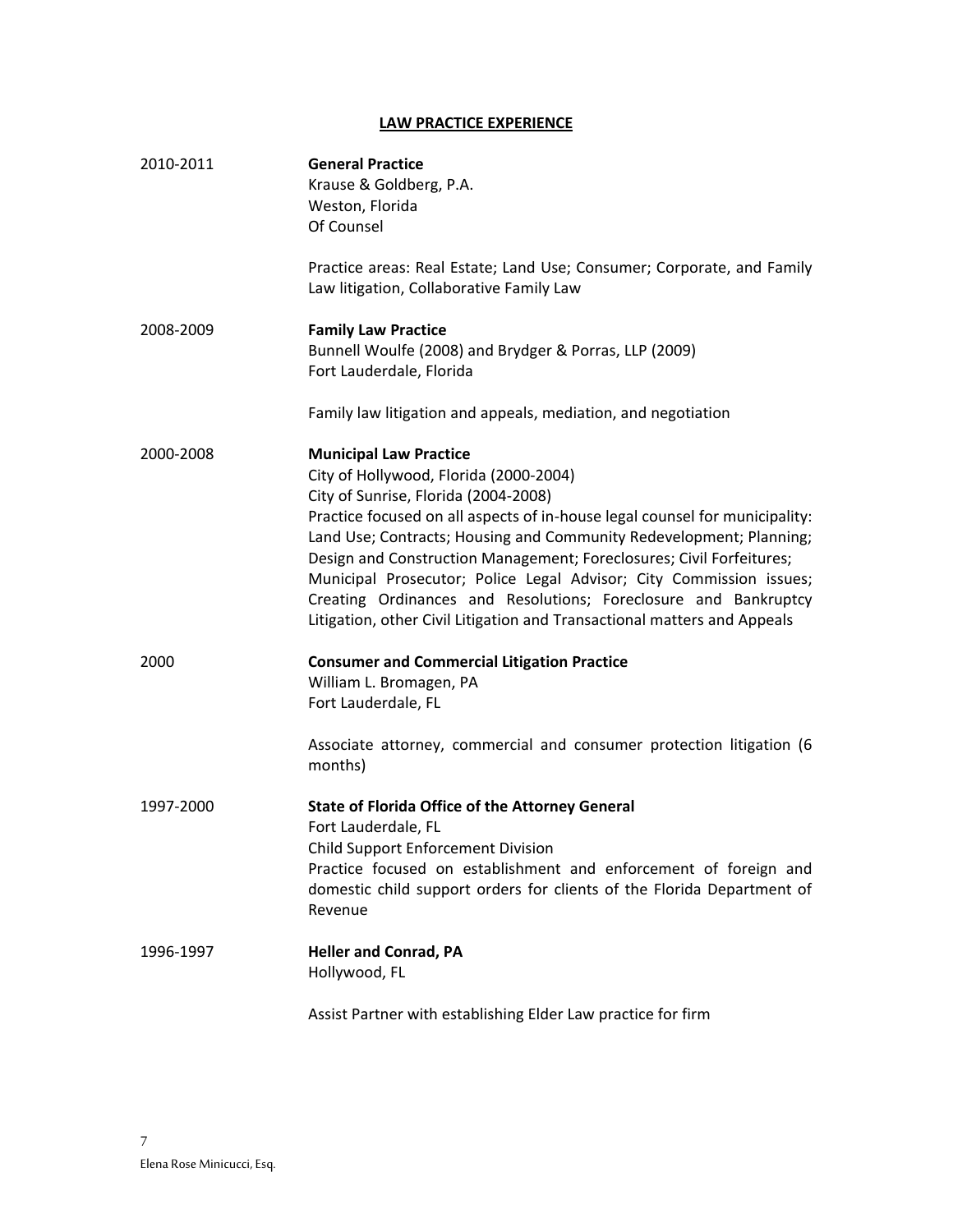# **PARALEGAL EXPERIENCE**

# **Alfa Romeo Distributors of North America (ARDONA)**

Orlando, Florida 1989-1993

- Paralegal and Legal Administrator for ARDONA's North American operations
- $\triangleright$  Handled all Lemon Law arbitrations for US and Puerto Rico
- $\triangleright$  Represented corporation in small claims court where permitted by law
- $\triangleright$  Assisted General Counsel with large Canadian litigation warranty case
- $\triangleright$  Created and development Lemon law arbitration policy and procedure manual
- $\triangleright$  Trained local service representatives throughout North America to improve customer service and reduce Lemon Law claims
- $\triangleright$  Ensured corporate compliance with Lemon Law compliance for all 50 states including post-arbitration compliance

# **Clayton & McCulloh, PA**

Orlando, Florida 1988-1989

- $\triangleright$  Paralegal to law partner who handled Condominium and Homeowner Association (HOA) litigation, transactional, and advisory matters for firm's large Orlando metro practice
- Drafted Condo/HOA documents and revisions
- $\triangleright$  Handled collection matters for Condo/HOA clients
- $\triangleright$  Created policies and procedures for the firm's legal assistants

# **EDUCATION**

# **NOVA SOUTHEASTERN UNIVERSITY Shepard Broad College of Law**

Fort Lauderdale, FL Juris Doctor - 1996

# **Honors:**

*Nova Law Review* Associate Editor (1996) and Junior Staff (1995) Dean's List (1993-1996) Goodwin Scholar Research Assistant

- Professor Elena Marty-Nelson
- Edited Professor's law review article published in *Rutgers Law Review*

Bernard T. Moyle Scholarship recipient

Simonoff Memorial Scholarship recipient

# **Activities:**

Associate Editor, *Nova Law Review* (1995-96); Junior Staff, *Nova Law Review* (1994-95) President (1995) and Vice President (1994) of Association of Trial Lawyers of America, Law Student Chapter (now named Nova Trial Association) Phi Alpha Delta Marshal 1996

Co-Founder/Co-Chair: Association of Business Law Students (ABLS) 1995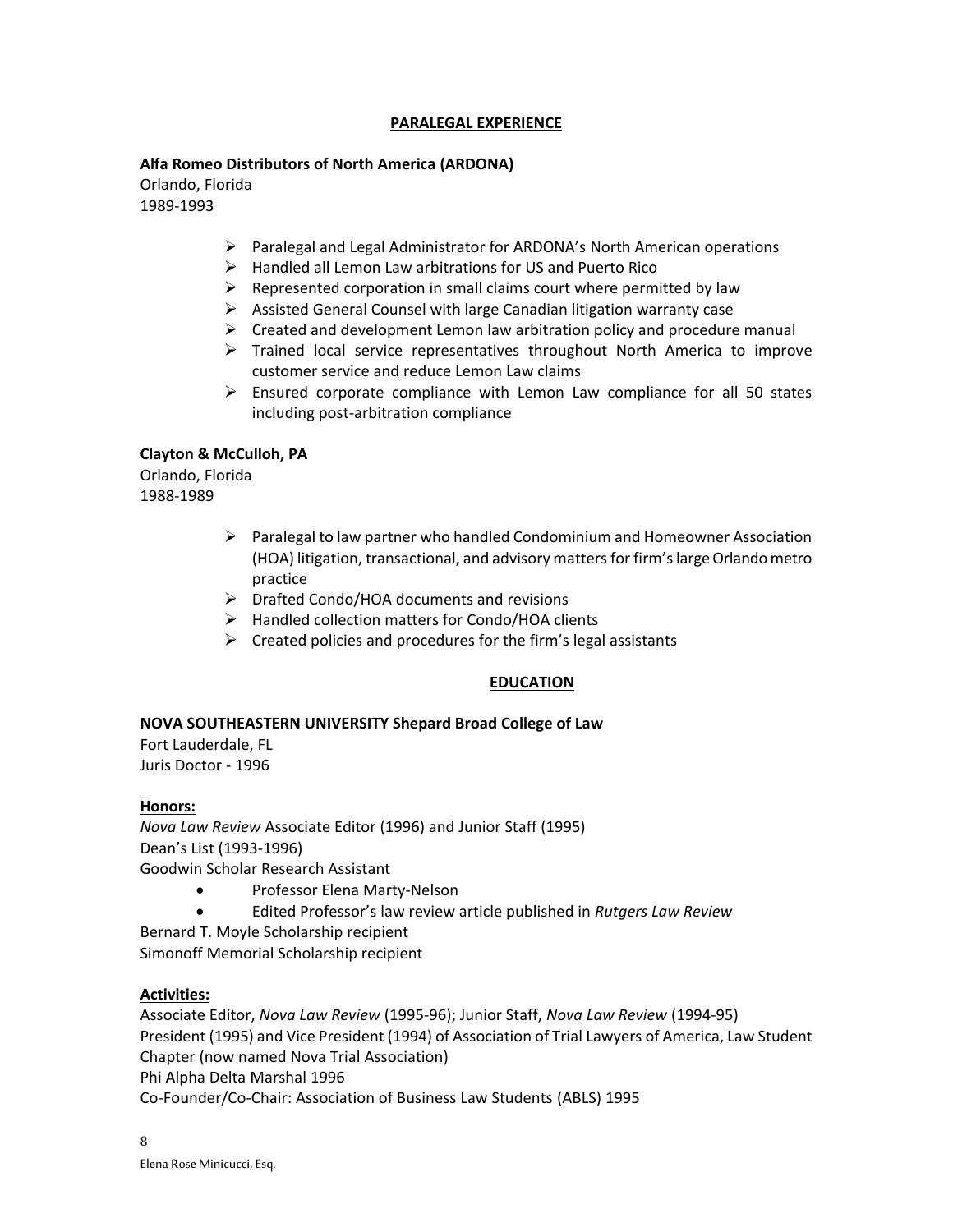Student leader participant - Dean Search Committee (1995)

## **Law Student Externships:**

**City of Hollywood** (FL) City Attorney's Office - Florida Bar Certified Legal Intern (Fall 1995)

- $\triangleright$  Attend and participate in court hearings under supervision of Assistant City Attorney
- $\triangleright$  Handle trial preparation for Municipal Prosecutor
- $\triangleright$  Conduct legal research and produce pleadings and documents for City Attorneys

**Lewis Longman & Walker, PA,** West Palm Beach, Florida (1995) Summer Associate at environmental law firm.

- $\triangleright$  Provide legal research and writing assistance to Partner
- $\triangleright$  Read and summarize scientific articles and journals written by expert witness to prepare Partner for trial
- $\triangleright$  Coordinated and produced all exhibits for week-long trial in Tallahassee, Florida for Partner

# **UNIVERSITY OF SOUTH FLORIDA**

Tampa, Florida

Bachelor of Arts, Mass Communications/ Broadcast News

Minor: Speech Communications

**Honors:** Themis Honor Society

#### **Experience:**

- National Public Radio (WUSF-FM and WUSF-TV) Tampa Affiliate
	- o News Reporter
	- o Researching, interviewing, writing, editing, broadcasting; multi-tasking and meeting production deadlines for four (4) years as student reporter and post-graduate reporter
	- o Produce and record for WUSF-TV (NPR Affiliate-Tampa):
		- **Public Service Announcements**
		- **Programming promos to advertise WUSF-TV programs to viewers**
- NBC *Newswatch 8* News Reporter/Intern for NBC Tampa affiliate
	- o Field reporting, writing, editing news for weekend news anchors
	- o Use studio technology to help produce evening news

# **UNIVERSITY OF CENTRAL FLORIDA**

Orlando, Florida Bachelor of Arts, Legal Studies

> $\triangleright$  Obtained second BA while employed as Legal Administrator for Alfa Romeo Distributors of N.A. (a division of Fiat, S.p.A., Italy).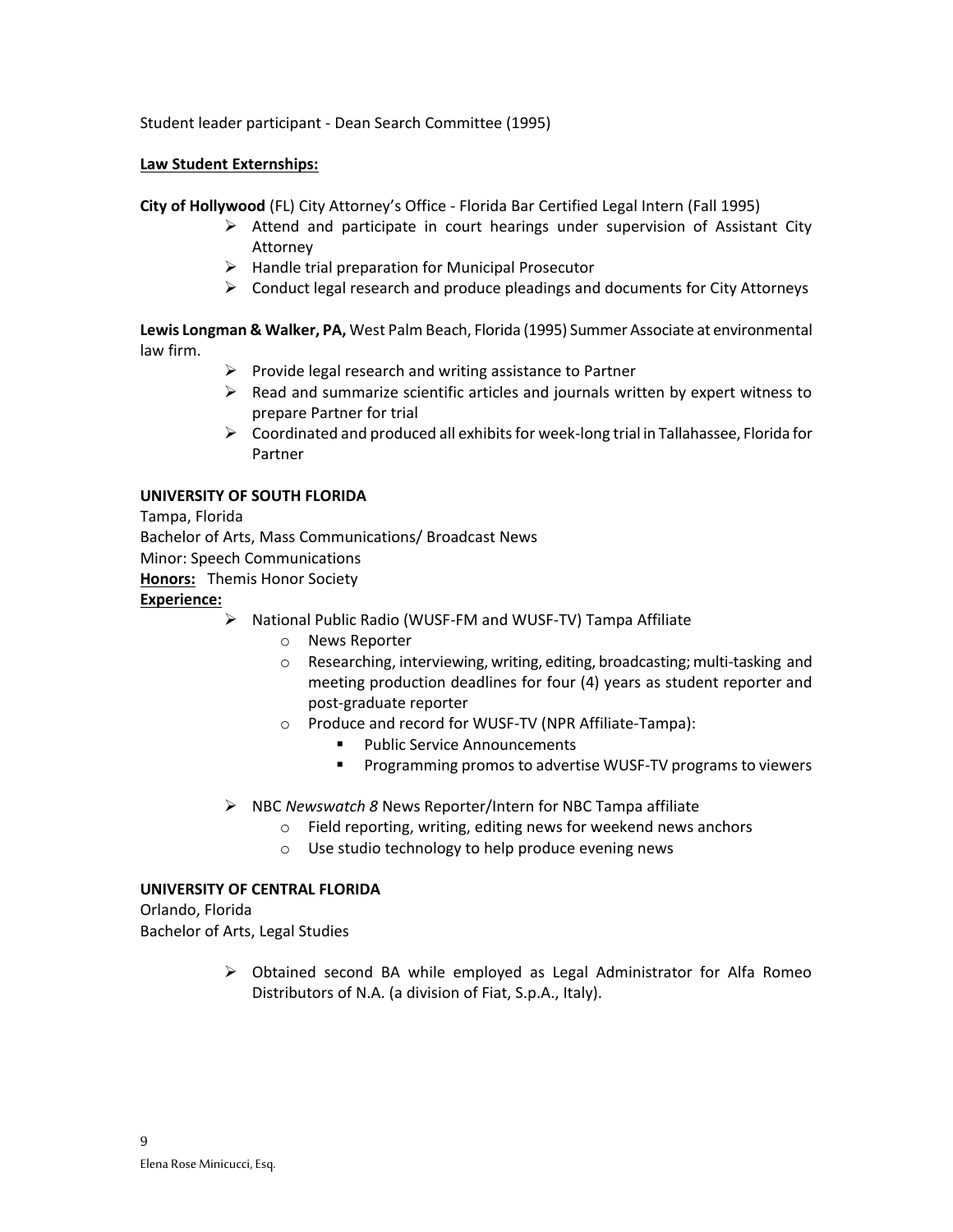## **PUBLICATIONS**

Elena R. Minicucci, *Housing for Older Persons Exemption in the Fair Housing Amendments Act of 1988: Can Mr. Wilson Really Stop Dennis the Menace from Moving in Next Door?* 19:2 NOVA L.Rev. 761 (1995)

Elena R. Minicucci, Book Review, ELDER L. ADVOC. (Fla. Bar Elder L. Sec.) Fall 1997, at 21 (reviewing JO HERN CURRIS AND MICHAEL J. VIRGADAMO, *Representing the Elderly in Florida*)

#### **BAR MEMBERSHIPS AND COMMITTEES**

| 1996-present | The Florida Bar                                                            |
|--------------|----------------------------------------------------------------------------|
| 1997-present | United States District Court, Southern District of Florida                 |
| 1997-present | United States District Court, Northern District of Florida                 |
| 2001-present | United States District Court, Middle District of Florida                   |
| 2012-present | Supreme Court of the United States                                         |
|              |                                                                            |
|              |                                                                            |
| 2009-2015    | Florida Bar Journal/News Editorial Board-Edit articles for monthly Florida |
|              | Bar Journal magazine that is distributed to more than 100,000 attorney     |
|              | members of The Florida Bar                                                 |
| 2009         | Florida Bar Family Law Section Ad Hoc Committee-Parenting Coordinators     |
| 2008-present | Family Law Section, The Florida Bar                                        |

## **PROFESSIONAL ASSOCIATIONS**

AV Rated by Martindale-Hubbell – Highest Rating for Attorneys; Association of American Law Schools; American Bar Association; Broward County Bar Association; Licensed Florida Real Estate Salesperson (EWM Realty); Association of Fundraising Professionals; Council for Advancement and Support of Education (CASE)

# **LECTURES AND SEMINARS**

| 2017 |   | Association of American Law Schools (AALS)                                                                                             |
|------|---|----------------------------------------------------------------------------------------------------------------------------------------|
|      |   | AALS: founded in 1900, now consists of 179 ABA-approved law schools (c.2016),                                                          |
|      |   | joined AALS in 2011-2012 academic year                                                                                                 |
|      |   | Section on Institutional Advancement Annual Meeting                                                                                    |
|      |   | January, 2017 San Francisco, CA                                                                                                        |
|      | ➤ | Alumni Track Co-Chair – Develop all Alumni Track programming for 2017<br>Conference                                                    |
| 2016 |   | Association of American Law Schools (AALS)<br>Section on Institutional Advancement Annual Meeting<br>January 9 - 10, 2016 New York, NY |
|      | ⋗ | Planning Committee for 2016 Conference - Alumni Track                                                                                  |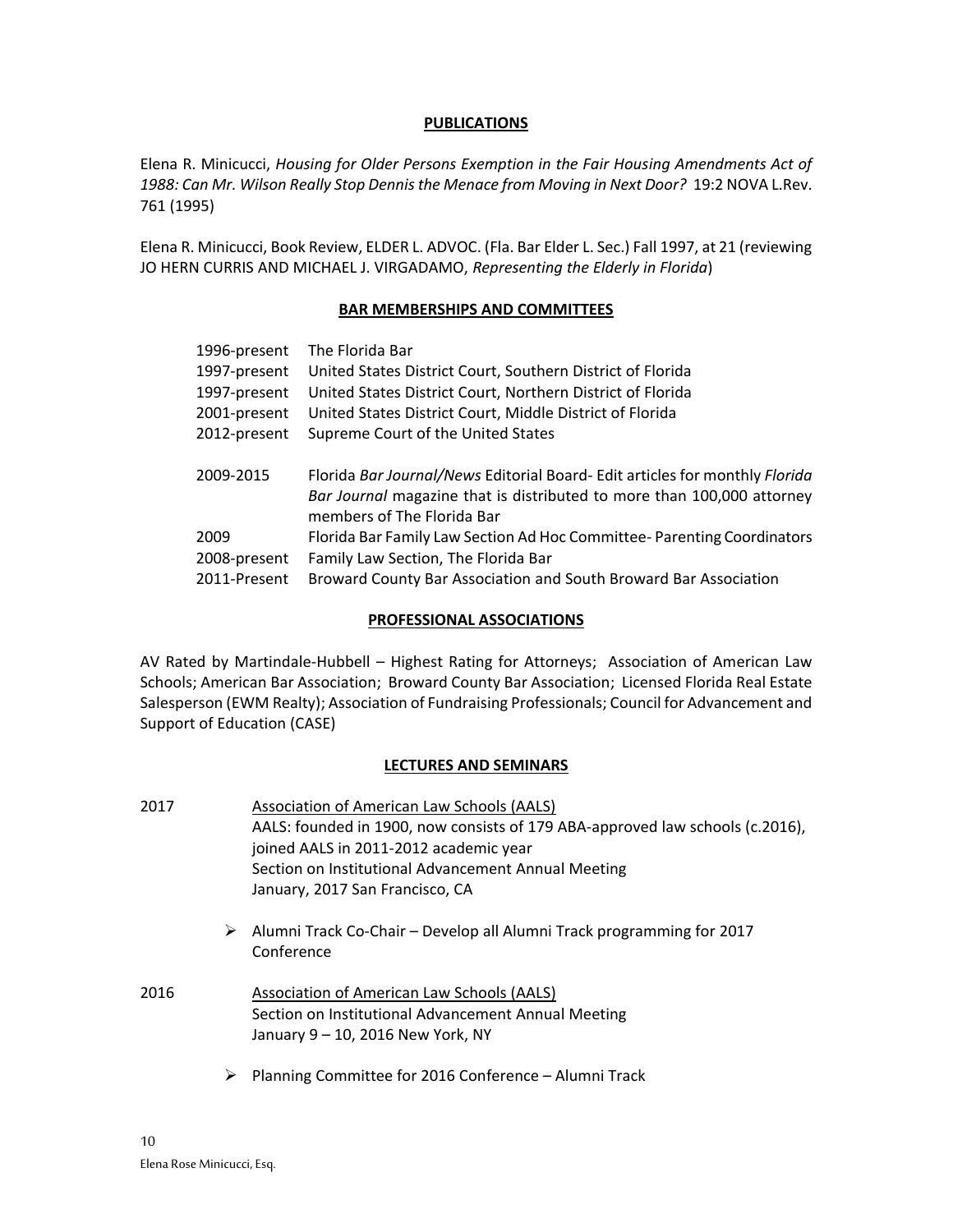- Delivered Welcome Address to Section on Institutional Advancement "How to Get the Most Out of the Conference" prior to opening plenary session
- $\triangleright$  Panelist Alumni Track, "Building Bridges Between Students and Alumni" organized and co-presented program:
	- o Engaging students and alumni by affinity and co-curricular organizations
	- o Mentoring Programs
	- o Opportunities for alumni to engage with students through programs, events, moot court and trial competitions and coaching, and other ideas
- Workshop Co-Leader Alumni Track, "Hot Topics Roundtable" organized and copresented program:
	- o Managing with limited resources (budgets and people)
	- o Engaging faculty with alumni and donor prospects
	- o Engaging alumni through social media
	- o Working with other departments (Admissions, Student Affairs, Career Development, Donor Relations, Faculty, Marketing, Communications)
- 2015 Association of American Law Schools (AALS) Section on Institutional Advancement Annual Meeting January 5, 2015, Washington, D.C.
	- Workshop Co-Leader Alumni Track, "Hot Topics in Alumni Relations: Accountability and Goal Setting, Affinity Engagement, Social Media and More" o Organized and co-presented program
- 2014 Association of American Law Schools (AALS) Section on Institutional Advancement Annual Meeting January 4, 2014, New York City
	- Panelist Alumni Track, "Alumni Relations is for Everyone: Breaking Down Silos" organized and co-presented program:
		- o Working with other departments within College of Law
		- o Working with other colleges within University
		- o Working with University Alumni Relations and Institutional Advancement
- 2014 Association of American Law Schools (AALS) Section on Institutional Advancement May-December 2014
	- $\triangleright$  Website Development Committee: Worked with AALS colleagues at law schools across the US to develop standards of review and management of new website for AALS member schools to feature:
		- o (1) Innovative Programs and
		- o (2) Faculty Accomplishments
- 2013 Association of American Law Schools (AALS) Section on Institutional Advancement January, 2013 New Orleans, LA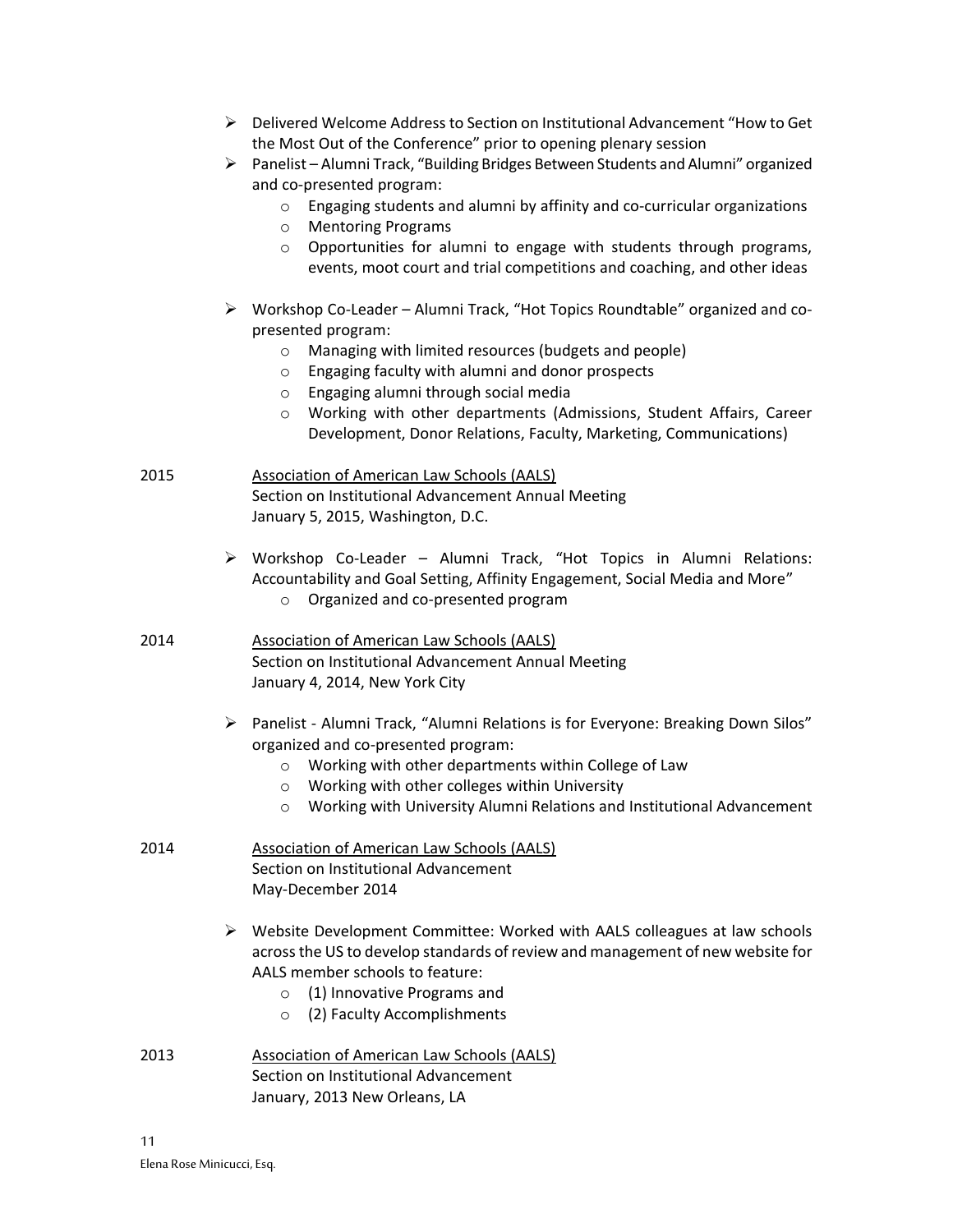|                                              | $\triangleright$ Attendee and Volunteer – assisted with seminar program logistics                                                                                                                                                                                                                                                                                                   |  |  |
|----------------------------------------------|-------------------------------------------------------------------------------------------------------------------------------------------------------------------------------------------------------------------------------------------------------------------------------------------------------------------------------------------------------------------------------------|--|--|
| 2012                                         | Legal Writing Institute One Day Workshop-National Conference<br>NSU Shepard Broad Law Center<br>December 7, 2012 - "Preparing Practice-Ready Students"<br>Co-Produced and Moderator of "The Softer Side"                                                                                                                                                                            |  |  |
|                                              | Teaching Alternative Dispute Resolution/Negotiation and Mediation to law students<br>➤                                                                                                                                                                                                                                                                                              |  |  |
| 2011                                         | University of Florida<br>Levin College of Law<br>August 30, 2011                                                                                                                                                                                                                                                                                                                    |  |  |
|                                              | Interviewing and Counseling Clients in Mediation and Arbitration<br>➤<br>Guest Lecturer University of Florida law students enrolled in Mediation and<br>$\circ$<br><b>Collaborative Law courses</b><br>Discussed mechanics of client interviews in mediation and collaborative law<br>$\circ$<br>Conducted interactive role play with students to demonstrate techniques<br>$\circ$ |  |  |
| 2011                                         | <b>Weston Business Leads Group</b><br>May 2011                                                                                                                                                                                                                                                                                                                                      |  |  |
|                                              | $\triangleright$ What is Collaborative Family Law?<br>Presented Collaborative Family Law overview to business professionals                                                                                                                                                                                                                                                         |  |  |
| 2010                                         | <b>Weston Business Leads Group</b><br>May 2010                                                                                                                                                                                                                                                                                                                                      |  |  |
|                                              | $\triangleright$ Land Use: Zoning and Code Regulations for Homeowners<br>Presented overview of land use, zoning laws and regulations to business<br>professionals                                                                                                                                                                                                                   |  |  |
| 2009                                         | St. Maximilian Kolbe Church<br>Pembroke Pines, FL                                                                                                                                                                                                                                                                                                                                   |  |  |
|                                              | Finding Your Safe Harbor in an Economic Storm<br>Created and produced a 4-week seminar for community group covering<br>$\circ$<br>how to manage economic challenges (business and family)<br>Guest lecturers and presentations in workshop format<br>$\circ$                                                                                                                        |  |  |
| <b>COMMUNITY SERVICE ACTIVITIES/PROJECTS</b> |                                                                                                                                                                                                                                                                                                                                                                                     |  |  |
| 2013                                         | Collaborative Law Professionals of South Florida, Inc.<br>Fort Lauderdale, FL<br>Director on Board of Directors for Florida non-for-profit corporation                                                                                                                                                                                                                              |  |  |